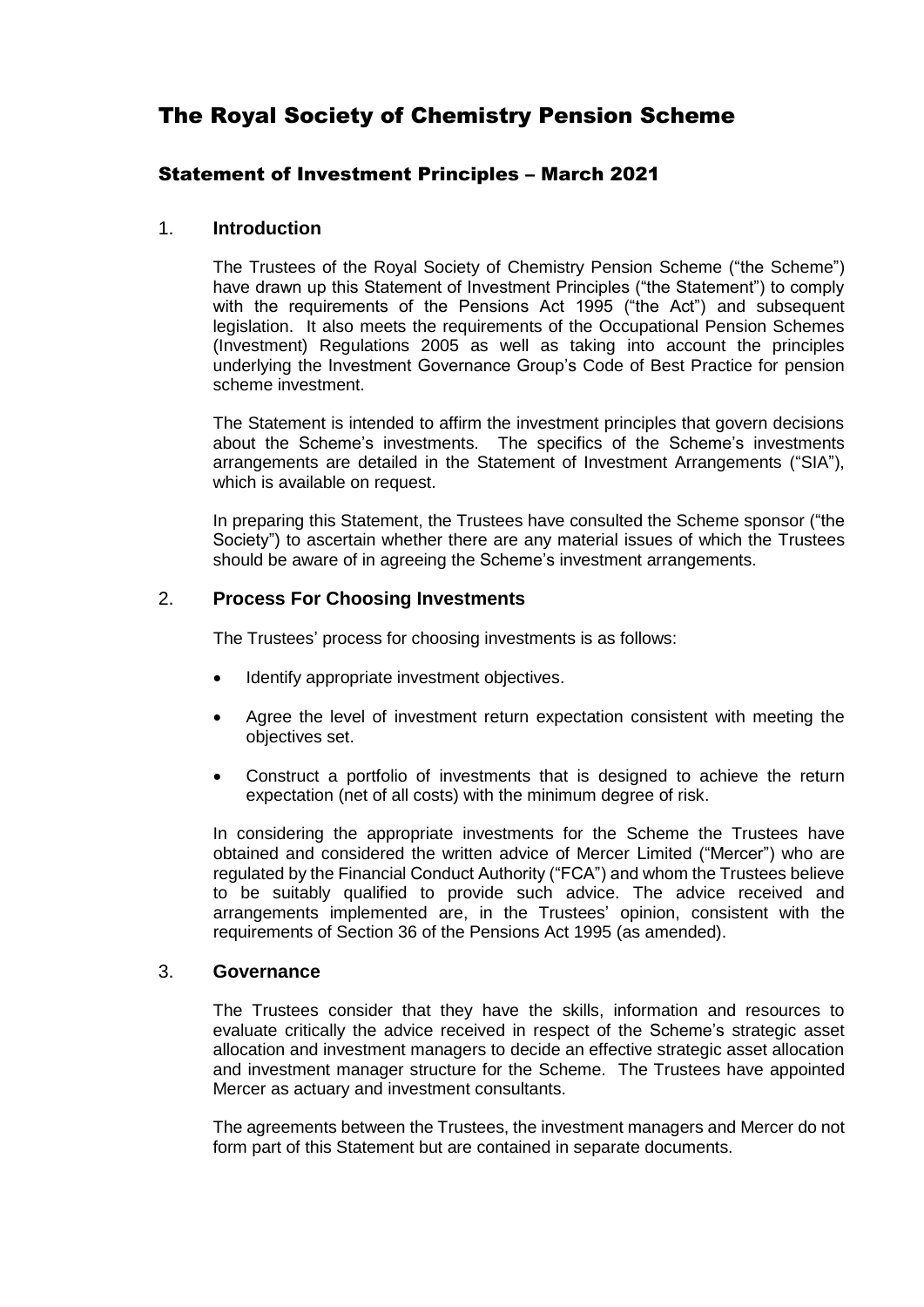# 4. **Investment Responsibilities**

### 4.1 Trustees' Duties and Responsibilities

### *Investment Sub Committee*

The Trustees have appointed an Investment Sub Committee ("ISC") which is governed by a set of Regulations covering all aspects of its activities. The duty of the ISC is to manage and maintain the investment business plan including, but not limited to, the following tasks:

- The regular approval of the content of the Statement
- The appointment and review of the investment managers and investment consultants
- The assessment and review of the performance of each investment manager
- The setting and review of the investment parameters within which the investment managers can operate
- The assessment of the risks assumed by the Scheme at total Scheme level and manager by manager
- The approval and review of the asset allocation benchmark for the Scheme
- The compliance of the investment arrangements with the principles set out in the Statement

The ISC formally review the contents of the Statement following any significant change in investment policy and at least every three years.

#### *The Trustee Board*

The Trustees formally ratify the major investment recommendations put to them by the ISC before these can take effect.

The Trustee Board comprises an appropriate number of Society and membernominated trustees in accordance with the prevailing legislation.

#### 4.2 Investment Adviser's Duties and Responsibilities

The Trustees have appointed Mercer as the independent investment adviser to the Scheme. Mercer provides advice as and when the Trustees require it, as well as raising any investment-related issues, of which it believes the Trustees should be aware. Matters on which Mercer expects to provide advice to the Trustees include the following:

- Setting of investment objectives
- Determining investment strategy and asset allocation
- Determining an appropriate investment structure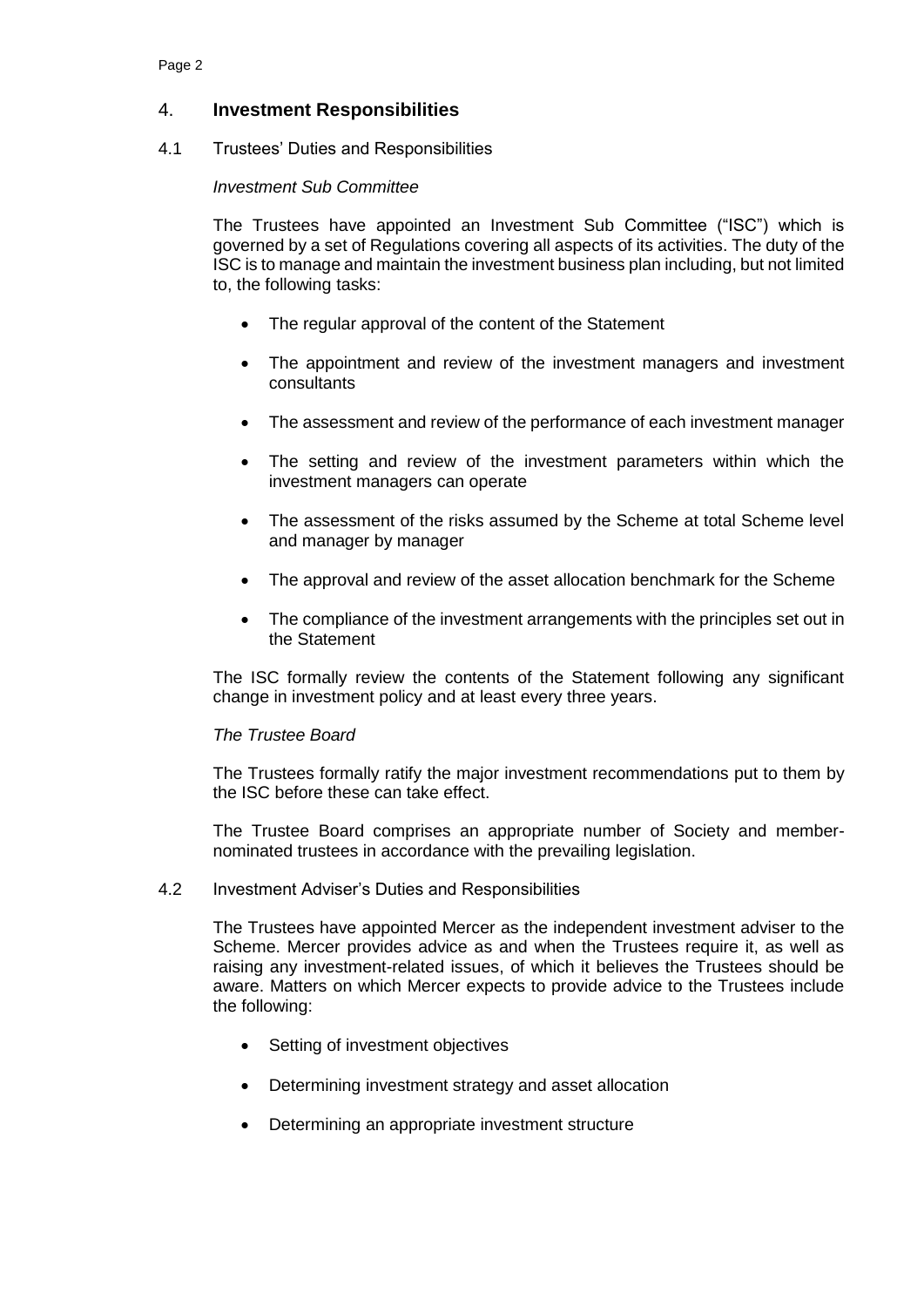- Determining funds and investment managers that are suitable to meet the Trustees' objectives
- Setting cashflow management (investment and withdrawal) policies

Mercer are primarily remunerated on a fixed fee basis and will agree fees for any additional projects in advance.

Mercer does not receive commission or any other payments in respect of the Scheme that might affect the impartiality of their advice.

The Trustees are satisfied that this is the most appropriate adviser remuneration structure for the Scheme.

Mercer is authorised and regulated by the Financial Conduct Authority ("FCA").

4.3 Investment Manager's Duties and Responsibilities

The Trustees, after considering appropriate investment advice, have appointed investment managers to manage the assets of the Scheme.

The details of investment managers selected by the Trustees are set out in the SIA, together with the details of each manager's mandate.

All of the investment managers are authorised and regulated by the Prudential Regulation Authority ("PRA"), the FCA or both.

The investment managers are remunerated by ad valorem charges based on the value of the assets that they manage on behalf of the Scheme. Certain mandates may also make use of performance based fees. The Trustees believe that this is the most appropriate basis for remunerating managers.

4.4 Scheme Actuary's Duties and Responsibilities

The Scheme Actuary's responsibilities include the following:

- Liaising with the Investment Adviser regarding the suitability of the Scheme's investment strategy given the financial characteristics of the Scheme
- Assessing the funding position of the Scheme and advising on the appropriate response to any shortfall
- Performing the triennial (or more frequent, as required) valuations and advising on the appropriate contribution levels Administrator's Duties and **Responsibilities**
- 4.5 The Administrator's responsibilities include the following:
	- Ensuring there is sufficient cash available to meet benefit payments as and when they fall due
	- Paying benefits and making transfer payments
	- Investing contributions not required to meet benefit payments with the Investment Managers according to the Trustees' instructions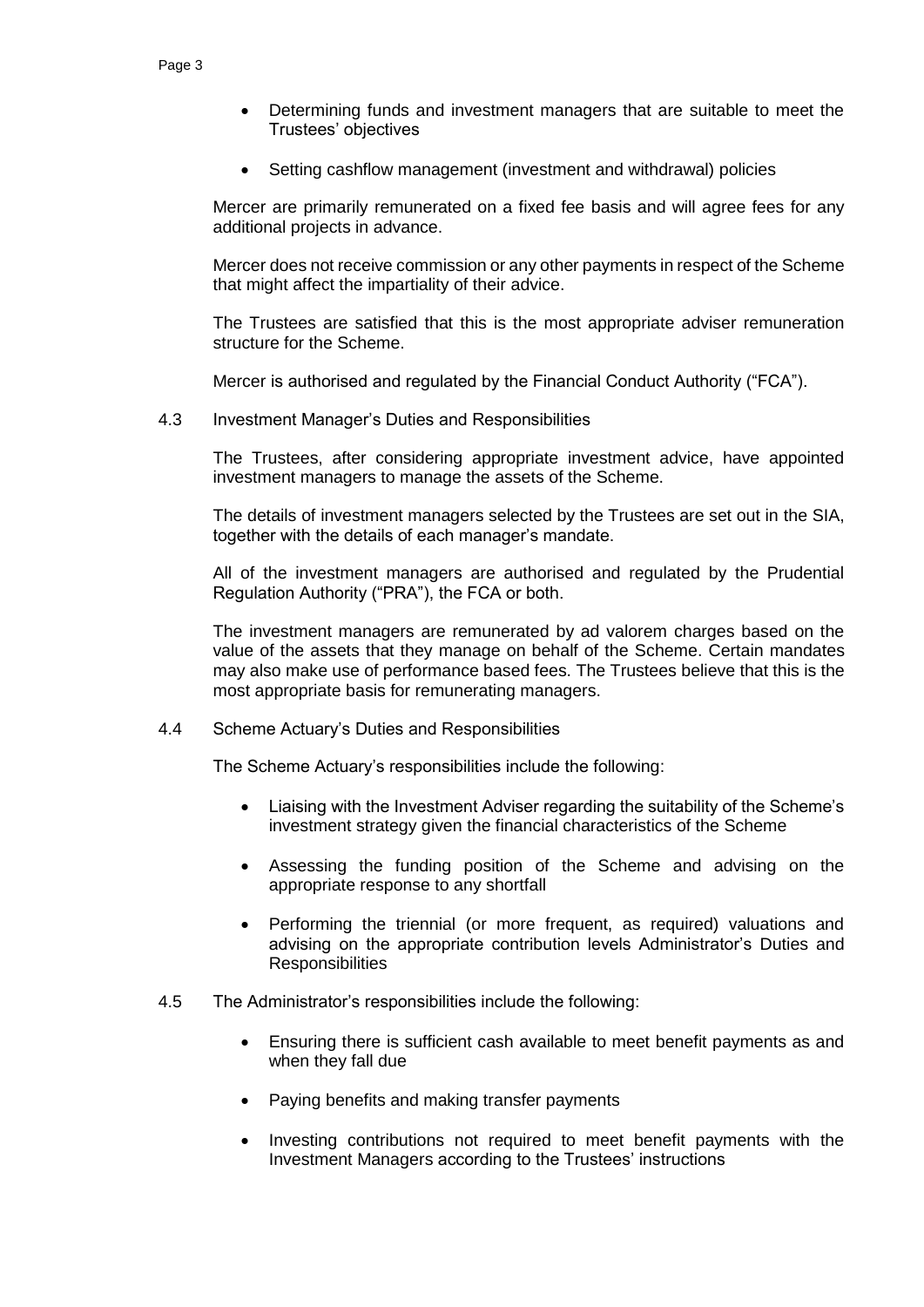# 5. **Investment Objectives**

The Society has stated its wish to secure the Scheme's liabilities in full with an insurance company. The Society designated £15m of reserves in 2018, with a view that these would be invested to meet the expected buy-out shortfall at that time of around £30m in 2033. The Trustees are very supportive of this goal and have revisited their own investment objectives and strategy to more closely align with the aim of securing buy-out in 2033.

It is recognised that if the Society's available reserves in 2033 are insufficient to meet the buy-out shortfall at that time, the goal may need to be adjusted and similarly that the goal may be achieved sooner than 2033.

The investment objectives of the Scheme are therefore as follows:

- To achieve buy-out with an insurer in, or around, 2033
- In the interim, use a portfolio of well diversified growth assets to achieve an overall rate of return that will ensure that sufficient resources are available to meet all liabilities as they fall due and to aim to grow the assets to help reduce the buy-out deficit
- To invest in assets, such as Liability-Driven Investments (LDI) to hedge buy-out pricing
- To increase the holdings in buy-out price-hedging assets over time as the funding level of the Scheme improves

### 6. **Risk Management and Measurement**

There are various risks to which any pension scheme is exposed, which the Trustees believe may be financially material to the Scheme. The Trustees have considered the following risks over the Scheme's anticipated lifetime:

- The risk of deterioration in the Scheme's funding level. This includes changes in interest rate and inflation expectations, which is managed by the Scheme's LDI mandate. The LDI mandate aims to hedge a proportion of the interest rate and inflation sensitivity of the Scheme's liabilities.
- The risk of a deterioration in the strength of the Society Covenant.
- The risk that the appointed investment managers, in the day-to-day management of the assets, will not achieve the rate of investment return expected by the Trustees. The Trustees recognise that the use of active management involves such a risk. However, it believes that this risk is outweighed by the potential gains from successful active management in certain asset classes.
- The Trustees recognise that whilst increasing risk increases potential returns, it also increases the risk of a shortfall in returns relative to that required to cover the Scheme's liabilities as well as increasing volatility in the Scheme's funding position. The Trustees take advice on the matter and (in light of the objectives noted in Section 4) carefully considers the implications of adopting different levels of risk.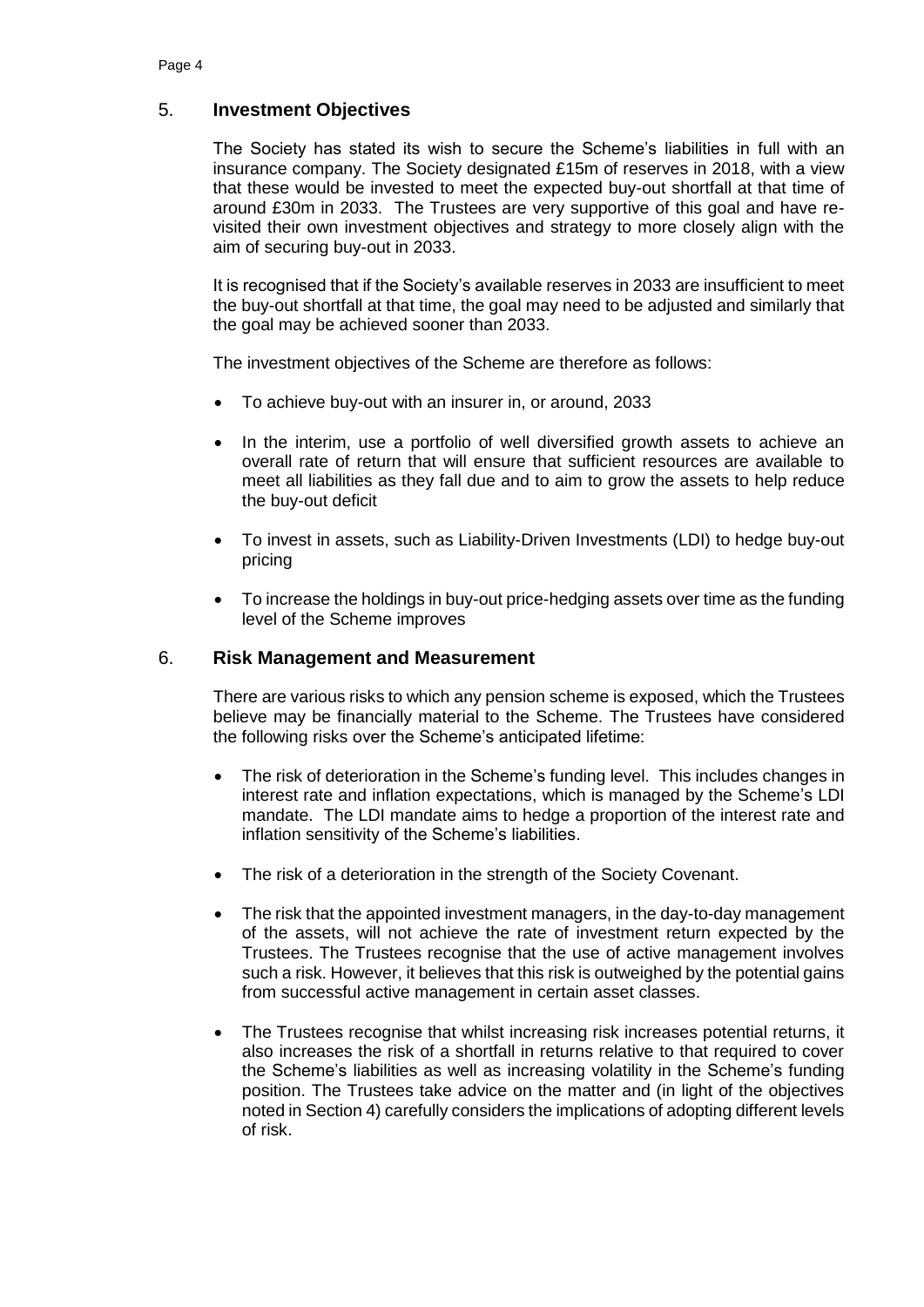- The Trustees recognise the risks that may arise from the lack of diversification of investments. Subject to managing the risk from a mismatch of assets and liabilities, the Trustees aim to ensure the asset allocation policy in place results in an adequately diversified portfolio. Because of the size of the Scheme's assets and recognising the need to diversify, investment exposure is obtained primarily via pooled vehicles.
- The documents governing the investment managers include a number of guidelines which, among other things, are designed to ensure that only suitable investments are held by the Scheme. The investment managers are not authorised to invest in asset classes outside of their mandate without the investors' prior consent.
- Arrangements are in place to monitor the Scheme's investments to help the Trustees check that nothing has occurred that would bring into question the continuing suitability of the current investments. To facilitate this, the Trustees receive regular asset values and semi-annual performance reports from Mercer. The semi-annual performance reports include an analysis of the overall level of return, along with their component parts, to ensure the returns achieved are consistent with those expected.
- The safe custody of the Scheme's assets is delegated to professional custodians, which are selected by the investment managers.
- Environmental, social and governance risk as outlined in Section 12.

Should there be a material change in the Scheme's circumstances, the Trustees will review whether and to what extent the investment arrangements should be altered.

# 7. **Portfolio Construction**

The Trustees have adopted the following control framework when structuring the Scheme's investments:

- All strategic investment decisions will be taken by the Trustees, after receiving written advice from their investment adviser and consulting with the Society.
- Stock selection decisions are the responsibility of the investment managers of the pooled funds in which the Scheme is invested.
- The Trustees are permitted to invest across a wide range of asset classes and the Scheme's investments are primarily in pooled and unitised funds. The use of derivatives is permitted by the guidelines that apply to the pooled funds.

## 8. **Investment Strategy**

The Trustees have determined their investment strategy after considering:

- the Scheme's liability profile and long term funding target of achieving buy-out around 2033;
- the requirements of the Statutory Funding Objective;
- their own appetite for risk;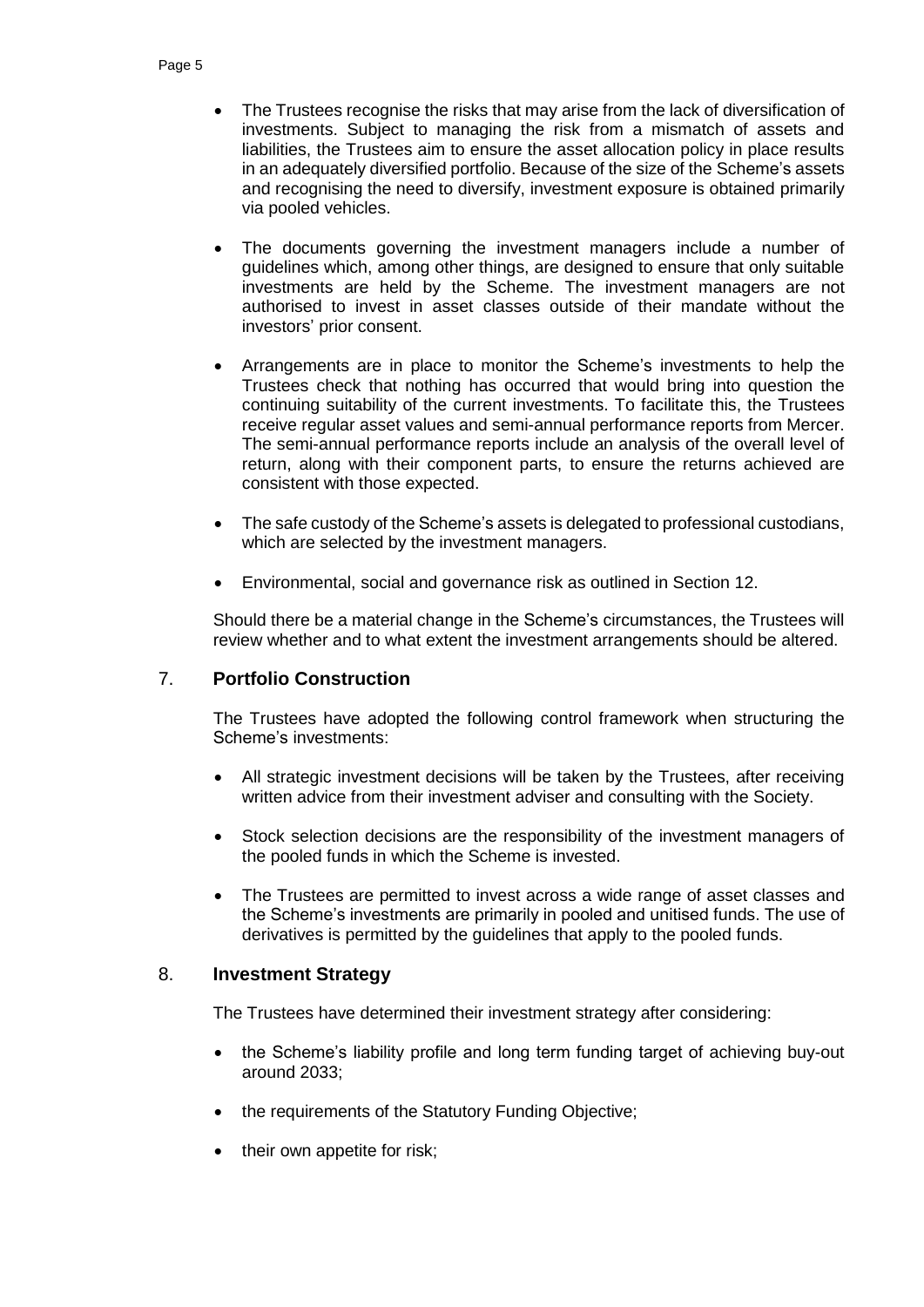- the views of the Society on investment strategy;
- the Society's appetite for risk; and
- the strength of the Society's covenant.

The Trustees have also received written advice from their Investment Adviser.

The target asset allocation set out below reflects the Scheme's target investment strategy, it is expected the allocation will gradually be moved towards the target. In particular, the Trustees are currently in the process of implementing the Liability Driven Investment mandate. :

| <b>Asset Class</b>                    | <b>Manager</b> | <b>Target</b><br><b>Benchmark</b><br>Allocation (%) | <b>Target</b><br><b>Benchmark</b><br><b>Allocation</b><br>Ranges (%) |
|---------------------------------------|----------------|-----------------------------------------------------|----------------------------------------------------------------------|
| <b>Growth Assets</b>                  |                | 70.0                                                | 60.0-80.0                                                            |
| <b>Global Equities</b>                | <b>LGIM</b>    | 20.0                                                | 10.0-30.0                                                            |
| <b>Emerging Markets</b>               | Ninety One     | 10.0                                                | $5.0 - 15.0$                                                         |
| <b>Diversified Growth</b>             | Threadneedle   | 14.0                                                | $5.0 - 15.0$                                                         |
| <b>Diversified Growth</b>             | Pictet         | 6.0                                                 | $0.0 - 10.0$                                                         |
| <b>Secured Loans</b>                  | M&G            | 15.0                                                | $5.0 - 20.0$                                                         |
| <b>Private Credit</b>                 | Permira        | 5.0                                                 | $0.0 - 10.0$                                                         |
| <b>Matching Assets</b>                |                | 30.0                                                | $20.0 - 40.0$                                                        |
| <b>Liability Driven</b><br>Investment | <b>LGIM</b>    | 30.0<br>20.0-40.0                                   |                                                                      |
| <b>Total</b>                          |                | 100.0                                               |                                                                      |

\*Actual allocation to LDI will vary over time as a result of changing interest rate and inflation expectations. The Trustees do not intend to rebalance this allocation if the allocation deviates from the benchmark weight due to potential implications on the level of interest rate and inflation hedging or collateral.

This Investment Strategy was agreed in order to deliver the required expected return on assets in a risk controlled way and is reviewed on a regular basis. As at 31 December 2020, the expected return for the Scheme's investment strategy was gilts + 3.1% per annum.

It is expected that as the funding level improves, the level of risk within the investment strategy will reduce. There are no formal de-risking triggers in place at the current time. The Trustees monitor the Scheme's funding position and may choose to derisk if they believe it is appropriate and affordable to do so. The Trustees will review whether formal de-risking triggers should be adopted as part of future investment strategy reviews.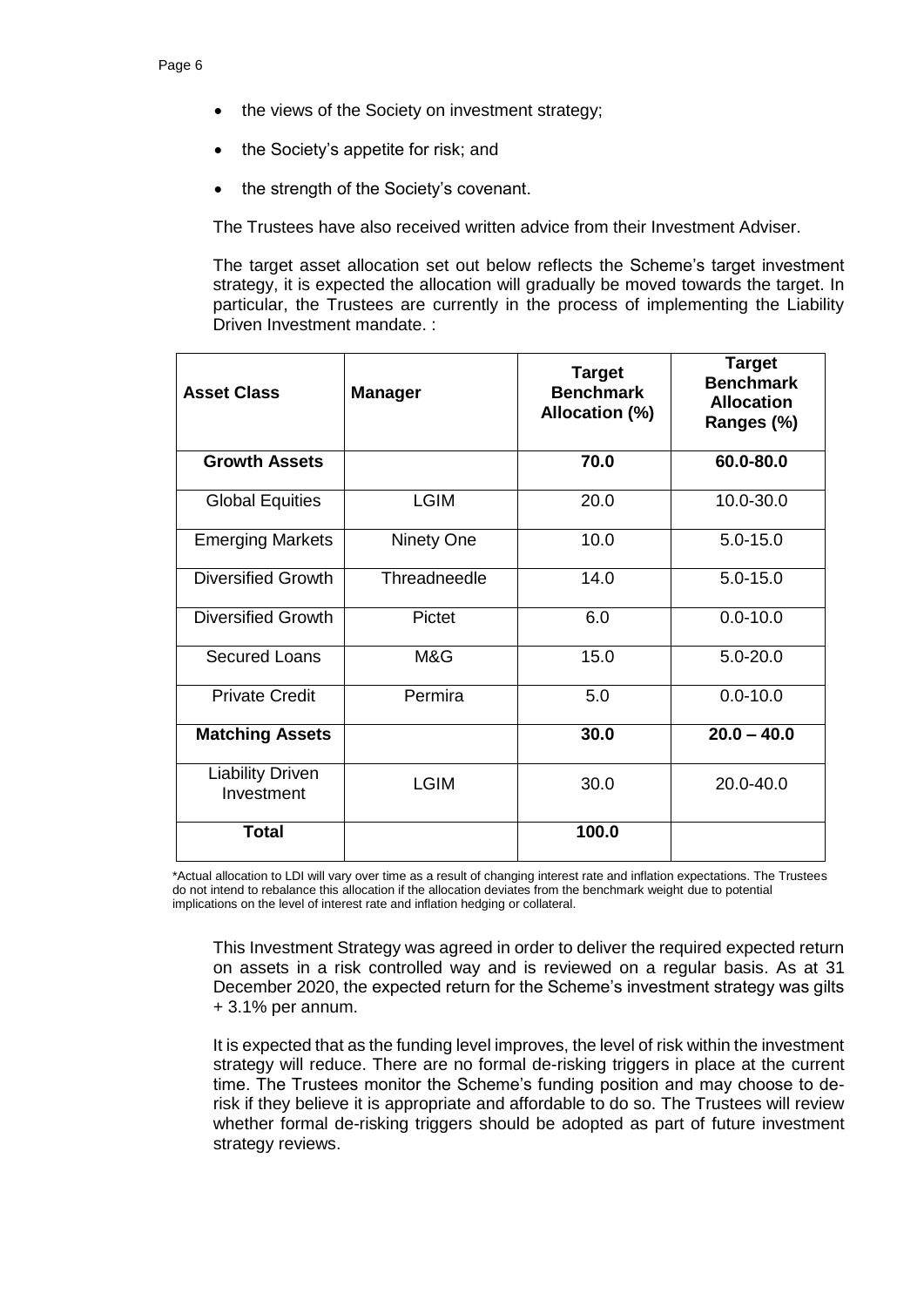The LDI portfolio seeks to match the sensitivities of the liabilities to interest rate and inflation. As such, the composition of the underlying funds aims to match the growth of the liabilities. The allocation to underlying funds will be managed by LGIM in order to maintain the target hedge ratio. At the time of this statement, the target hedge ratios for interest rates and inflation in place with LGIM are 52% of total liabilities. The Trustee will keep the target hedge ratios under review and over the long term will aim to hedge broadly 100% of the interest and inflation sensitivity relative to funded liabilities.

The Scheme's asset allocation is monitored regularly and will be rebalanced towards the strategic benchmark as deemed necessary.

### 9. **Day-to-Day Management of the Assets**

The Trustees delegate the day-to-day management of the assets to the investment managers. The Trustees have taken steps to satisfy itself that the managers have the appropriate knowledge and experience for managing the Scheme's investments and that they are carrying out their work competently.

The Trustees regularly review the continuing suitability of the Scheme's investments, including the appointed managers. Any adjustments are carried out with the aim of ensuring the overall level of risk and return is consistent with that being targeted.

Details of the appointed managers can be found in the SIA, which is available to members upon request.

### 10. **Additional Assets**

Under the terms of the Trust Deed the Trustees are responsible for the investment of Additional Voluntary Contributions ("AVCs") paid by members. The Trustees review the investment performance of the chosen providers on a regular basis and take advice as to the providers' continued suitability.

#### 11. **Realisation of Investments**

In general, the investment managers have discretion in the timing of realisation of investments and in considerations relating to the liquidity of those investments.

The Trustees monitor the allocation between the appointed managers and between asset classes and will rebalance the portfolio as and when necessary.

### 12. **Responsible Investment and Corporate Governance**

The Trustees understand that they must consider all factors that have the ability to impact the financial performance of the Scheme's investments over the appropriate investment and funding time horizon. This includes, but is not limited to, environmental, social and governance (ESG) factors (including but not limited to climate change).The Trustees believe that ESG issues present both a risk and an opportunity within investments, and that these issues could materially impact the best financial interests of the Scheme's beneficiaries. The Trustees also believe that ESG risks could present a reputational risk for the Scheme.

In setting their current investment strategy, the Trustees have prioritised funds which will enable the Scheme to meet its primary objective of ensuring that there are sufficient assets to meet the Scheme's liabilities as they fall due. However, the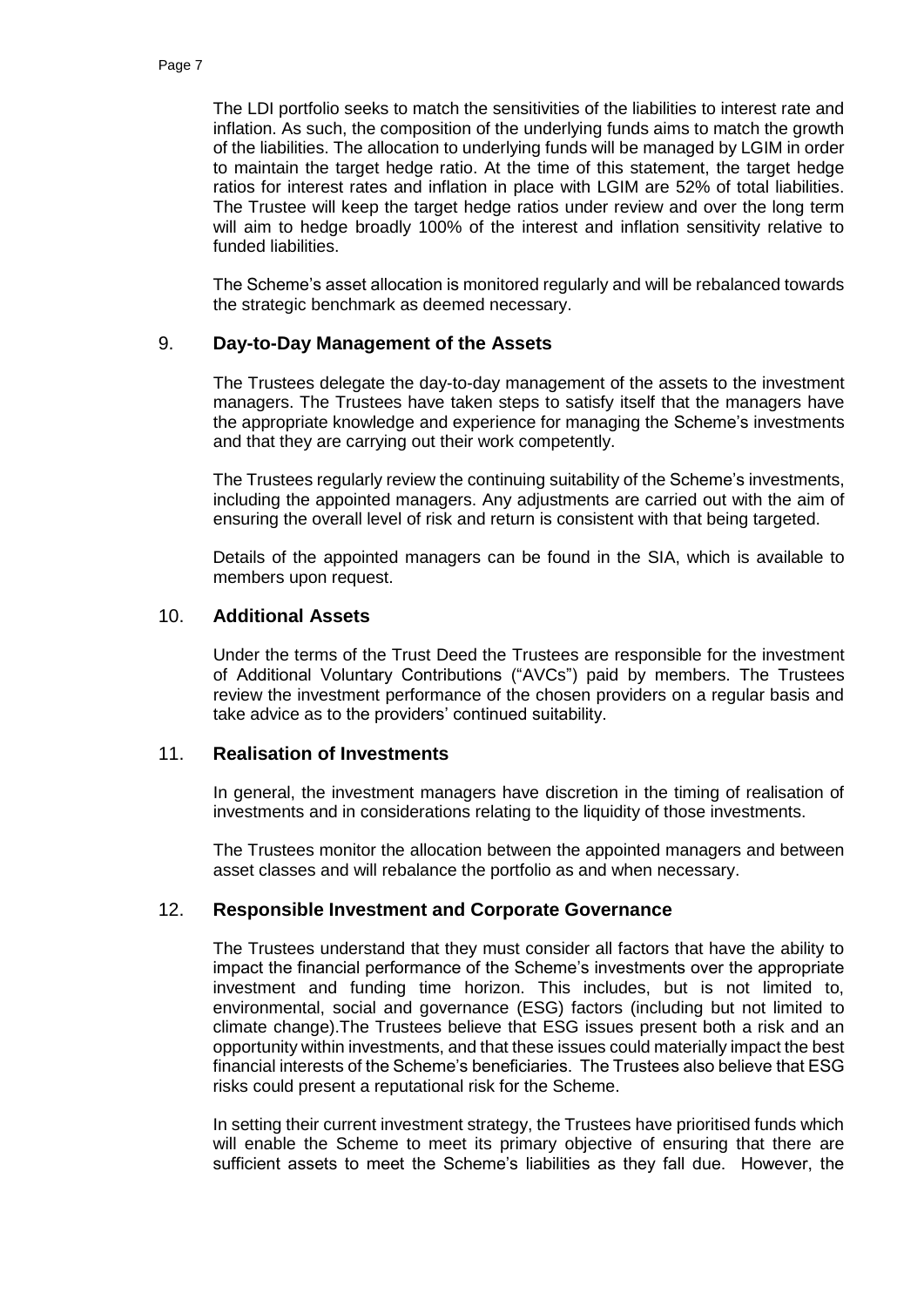Trustees recognise that good management of ESG issues is a key determinant of long-term shareholder value and therefore believe that ESG risk management is important.

In endeavouring to invest for the best financial interests of the beneficiaries, the Trustees have elected to invest primarily in pooled funds and therefore have limited influence over the social, environmental and ethical policies and practices of the companies in which the pooled funds invest. However, the Trustees believe that clear expectations of investment managers and advisers should be set regarding ESG incorporation, where these issues are well understood and known to have relevance to investment outcomes. The Trustees decided to invest in an ESG focussed global equity mandate which was implemented on 1 December 2020.

The ISC monitor the investment managers' ESG and stewardship policies on an annual basis and are satisfied that the managers are taking a responsible approach, consistent with the long-term financial interests of the Scheme and its members. The ISC have therefore decided not to impose any additional social, environmental and ethical guidelines on their managers. The ISC will continue to monitor the managers' ESG policies going forward, and will also use Mercer's ESG ratings to assess the appointed manager strategies for ESG integration. The Trustees have chosen to invest with investment managers that exclude those companies involved in the manufacture and production of controversial weapons.

The Trustees only consider factors that are expected to have a financial impact on the Scheme's investments. Non-financial matters are not taken into account in the selection, retention and realisation of investments. For this purpose, non-financial matters mean the views of the members and beneficiaries including (but not limited to) their ethical views and their views in relation to social and environmental impact and present and future quality of life of the members and beneficiaries of the Scheme.

The Trustees believe that acting collectively with other investors is an effective way to engage with the companies. However, in relation to the exercise of the rights (including voting rights) attaching to the investments, the Trustees have delegated the decision on how to exercise voting rights to its investment managers under the terms of the investment arrangements with the managers. The Trustees expect the investment managers to exercise these rights in accordance with its respective published corporate governance policies. These policies, which are provided to the Trustees from time to time, take into account the financial interests of shareholders and should be for the Scheme's benefit.

Where the ISC are specifically invited to vote on a matter relating to a policy or contract held with any of the Scheme's investment managers, the Trustees will exercise their right in accordance with what they believe to be in the best interests of the majority of the Scheme's membership.

#### 13. **Investment Restrictions**

The Trustees have not set any investment restrictions on the appointed investment managers in relation to particular products or activities, however as set out in Section 12, the Trustees have chosen to invest with investment managers that exclude those companies involved in the manufacture and production of controversial weapons.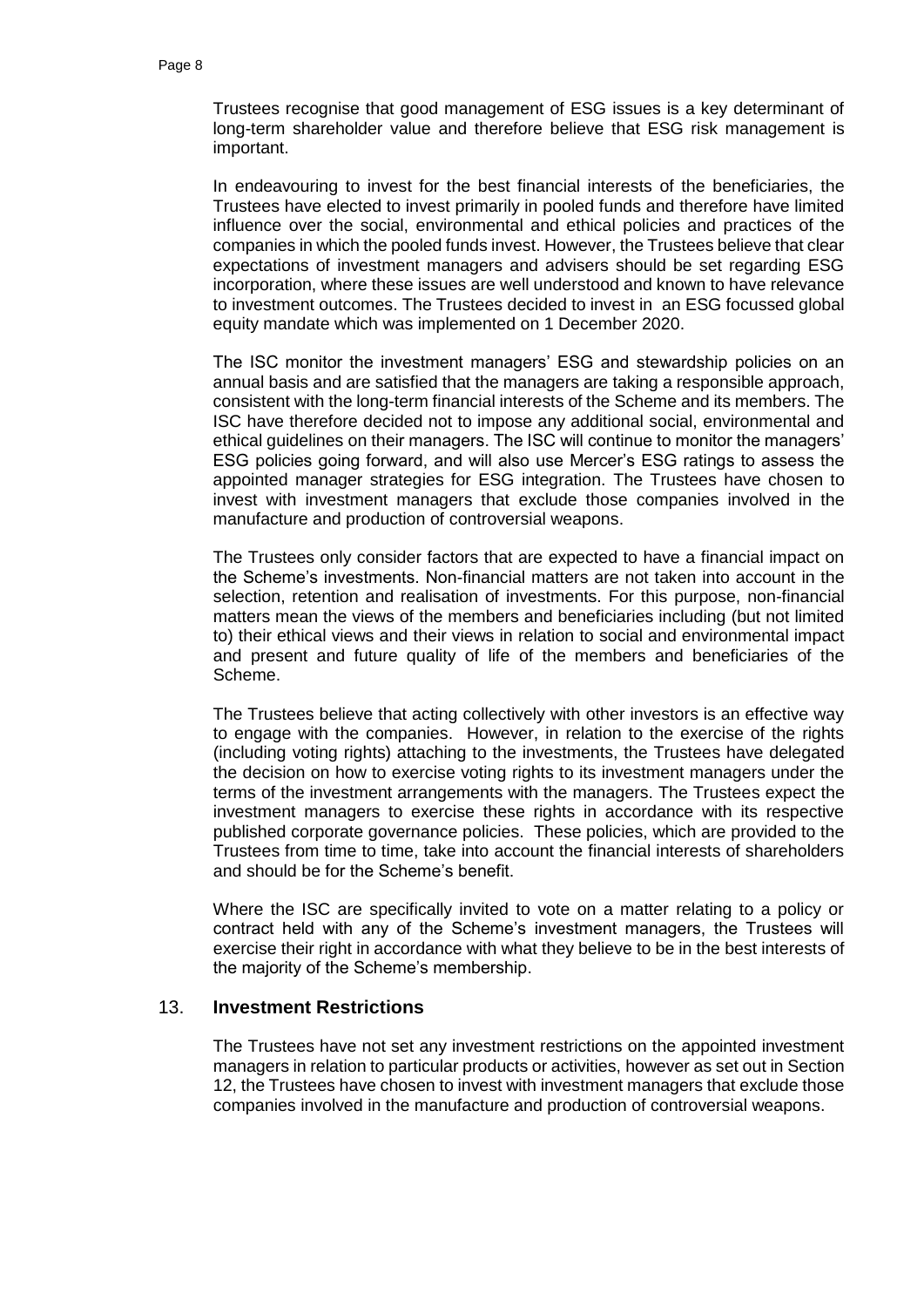# 14. **Investment Managers monitoring and engagement**

Aligning Manager Appointments with Investment Strategy

- **Investment managers are appointed based on their capabilities and, therefore,** their perceived likelihood of achieving the expected return and risk characteristics required for the asset class for which the Trustees have appointed them.
- The Trustees look to their investment consultant (Mercer) for their forward looking assessment of a manager's ability to outperform over a full market cycle. This view will be based on the consultant's assessment of the manager's idea generation, portfolio construction, implementation and business management, in relation to the particular investment fund that the Scheme invests in. The consultant's manager research ratings assist with due diligence and questioning managers during presentations to the Trustees. These ratings are used in decisions around selection, retention and realisation of manager appointments.
- If the investment objective for a particular manager's fund changes, the Trustees will review the manager's appointment to ensure it remains appropriate and consistent with the Trustees' wider investment objectives.
- **Some appointments are actively managed and the managers are incentivised** through remuneration and performance targets (an appointment will be reviewed following periods of sustained underperformance or significant outperformance). The Trustees will review the appropriateness of using actively managed funds (on an asset class basis) as part of each strategic review.
- As the Trustees invest in pooled investment vehicles, they accept that they have no ability to specify the risk profile and return targets of the manager, but appropriate mandates can be selected to align with the overall investment strategy.

Encouraging long-termism and consideration of ESG issues:

- As per section 12 of this SIP, the Trustees consider the investment consultant's assessment of how each investment manager embeds ESG issues into its investment process and how the manager's responsible investment philosophy aligns with the Trustees' responsible investment policy. This includes the investment managers' policies on voting and engagement. The Trustees will use these assessments in decisions around selection, retention and realisation of manager appointments.
- The Trustees meet with the investment managers regularly and can challenge decisions made including voting history (in respect of equities) and engagement activity, and can challenge such decisions to try to ensure the best performance over the medium to long term.
- Investment managers are aware that their continued appointment is based on their success in delivering the mandate for which they have been appointed. If the Trustees are dissatisfied, then the manager will be replaced.

#### Monitoring manager appointments

 The Trustees receive performance reports from the investment consultant every 6 months, which present performance information over 3 months, 1 year, 3 year and 5 year periods. The Trustees review absolute performance and relative